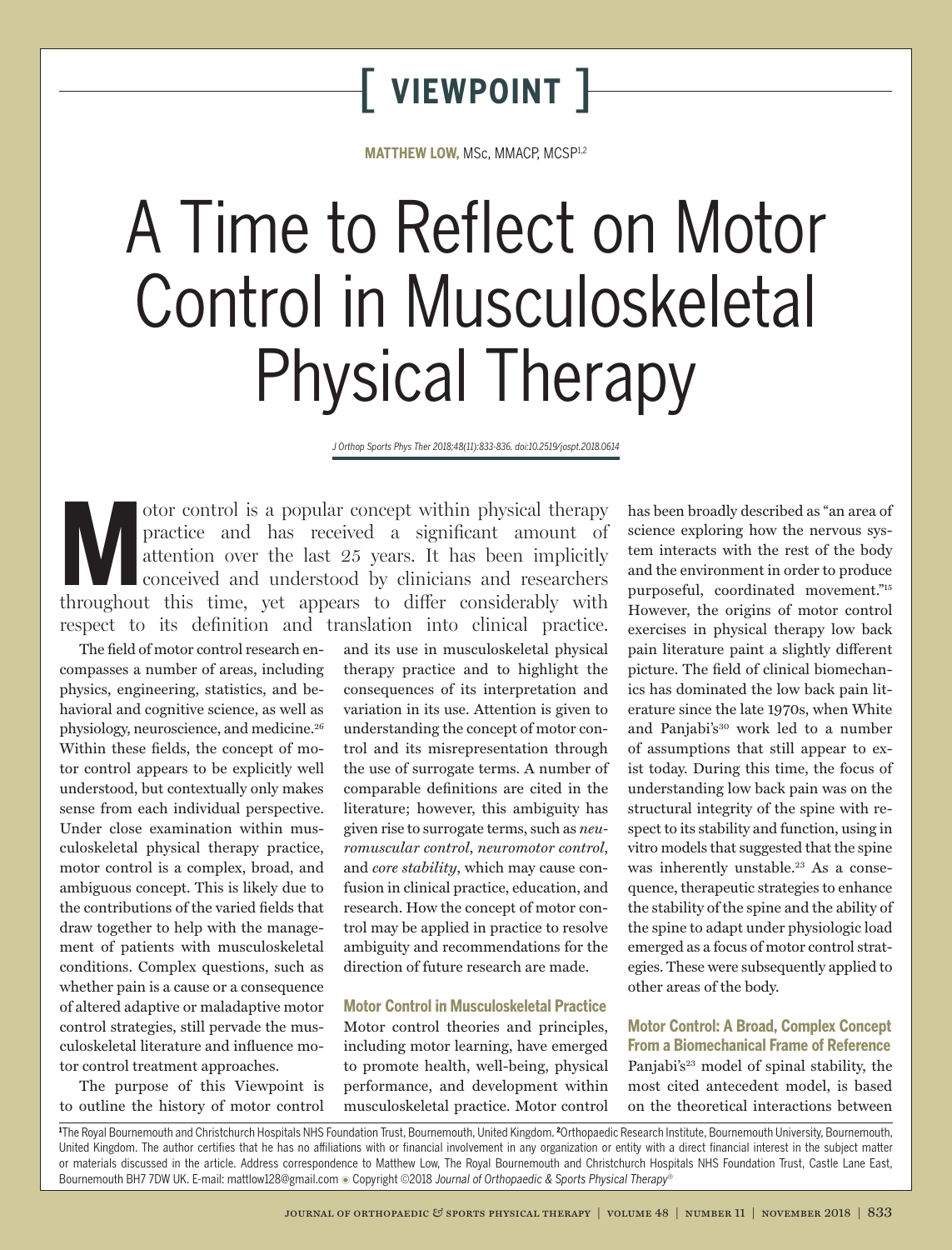### [ **viewpoint** ]

active (muscular) and passive (articular/ligamentous) stabilizers through a control (nervous) system to meet the demands of spinal stability, with a distinct lack of theoretical linking between them.

This spinal-stability model suggests that causes of symptoms are due to biomechanical instability, tissue damage, or structural change and are not in keeping with a contemporary understanding of musculoskeletal practice that values a multidimensional perspective.<sup>22</sup> Panjabi's model<sup>23</sup> draws from Anders Bergmark's<sup>2</sup> influential biomechanical theory, which delineated the function of the deep and superficial muscles of the body as being distinctively different and potentially relevant in clinical practice. The combination of models contributed to the rise of motor control strategies to theoretically improve painful conditions by isolating movement strategies to target muscles that may contribute to instability. These motor control strategies have been linearly described as the rehabilitation strategy to retrain the deep stability muscles, with the vague notion of progressing to larger and more functional movements. This may, in fact, be simply a graded exposure

program with respect to load and movement within safe environments among a myriad of contextually nonspecific factors. Such approaches lack the cognitive, behavioral, emotional, lifestyle, cultural, and contextual understanding that whole-person approaches to health care espouse.22 This is despite greater theoretical and explanatory models superseding the biomechanical stability model, such as pain adaptation theory, $12$ movement variability,19 and development of first-person neuroscience in the context of pain.<sup>29</sup>

#### **Variation of the Clinical Application of Motor Control in Musculoskeletal Clinical Practice**

Many clinical approaches developed from different theoretical models, premises, and measurements have used motor control treatment strategies for musculoskeletal conditions (**TABLE**). This raises the following questions:

- 1. When describing a patient as having "altered" or "poor" motor control, what does that mean and in what context?
- 2. When therapists describe motor control exercises, what does that mean

**EXAMPLES OF THE USE OF THE CONCEPT OF MOTOR CONTROL** 

and when does a movement exercise become a motor control exercise?

3. If motor control exercises constrain aspects of specific movement strategies (eg, control), do they run the risk of facilitating poorer outcomes such as fear avoidance?28

#### **Conceptual Clarification**

One way to understand motor control is to examine it at a conceptual level. Concepts have been described as the building blocks of theory<sup>3</sup> and theory development,18 and are embedded through our use of language and how we clinically practice. Concepts that are vague or not well understood have the potential of creating ambiguity, with unforeseen consequences that may negatively impact knowledge translation, patientcentered care, clinical education, and, ultimately, patient-related outcomes. It is therefore advantageous that both the development and clarification of concepts within the evidence base facilitate a richer understanding and, therefore, application of them. Ironically, despite the implicit importance of conceptual clarity in fields of research and clinical practice,

| IABLE                             | WITHIN MUSCULOSKELETAL PHYSICAL THERAPY PRACTICE                                                                                                                     |                                                                                                                                                                         |                                                                                                                                                          |                                                              |
|-----------------------------------|----------------------------------------------------------------------------------------------------------------------------------------------------------------------|-------------------------------------------------------------------------------------------------------------------------------------------------------------------------|----------------------------------------------------------------------------------------------------------------------------------------------------------|--------------------------------------------------------------|
| <b>Study</b>                      | <b>Antecedent Theory</b>                                                                                                                                             | <b>Premise</b>                                                                                                                                                          | <b>Measurement of Motor Control</b>                                                                                                                      | <b>Patient Group</b>                                         |
| Janda $13$                        | Muscle imbalance theory                                                                                                                                              | Muscle length and tension relationships to<br>posture, muscle activity, and function                                                                                    | Muscle length tests and clinical observa-<br>tions of static postures and dynamic<br>movements                                                           | Whole body                                                   |
| Richardson and Jull <sup>24</sup> | Bergmark's <sup>2</sup> biomechanical principles (dif-<br>ferentiation between deep and superficial<br>muscles)                                                      | Inhibition of deep stabilizing muscles and<br>overactive superficial muscles cause<br>aberrant load and tissue sensitivity                                              | Pressure gauge biofeedback while<br>completing an isometric contraction of<br>the lumbar spine, later applied to the<br>craniocervical neck flexion test | Low back pain and,<br>later, neck pain                       |
| Sahrmann <sup>27</sup>            | Kinesiopathological model                                                                                                                                            | Abnormal movement variation leading to<br>pathological tissue changes                                                                                                   | Movement impairment clinical tests using<br>postural, static muscle length, and<br>dynamic movement tests                                                | Whole body                                                   |
| O'Sullivan <sup>20</sup>          | Biopsychosocial model and Panjabi <sup>23</sup> model<br>of spinal stability                                                                                         | Adaptive and maladaptive motor patterns<br>classified into direction-specific control<br>impairment classification                                                      | Clinical examination and history taking to<br>determine adaptive versus maladaptive<br>movement behaviors                                                | Low back pain                                                |
| McGill <sup>16</sup>              | Clinical biomechanical movement and<br>loading principles                                                                                                            | Load, shear, and movement intolerances                                                                                                                                  | Provocative tests used to evaluate current<br>tolerances to load and capacity                                                                            | Low back pain                                                |
| Hides and Stanton <sup>9</sup>    | Panjabi <sup>23</sup> model of spinal stability and<br>Bergmark's <sup>2</sup> biomechanical principles<br>(differentiation between deep and<br>superficial muscles) | Repetitive dominance of limb causing asym-<br>metrical trunk muscular hypertrophy,<br>altering force production, active and<br>passive stability, and subsequent injury | Cross-sectional area and symmetry of<br>deep abdominal muscles as visualized<br>with magnetic resonance imaging or<br>ultrasound in the clinic           | Low back pain and<br>lower extremity<br>injury <sup>31</sup> |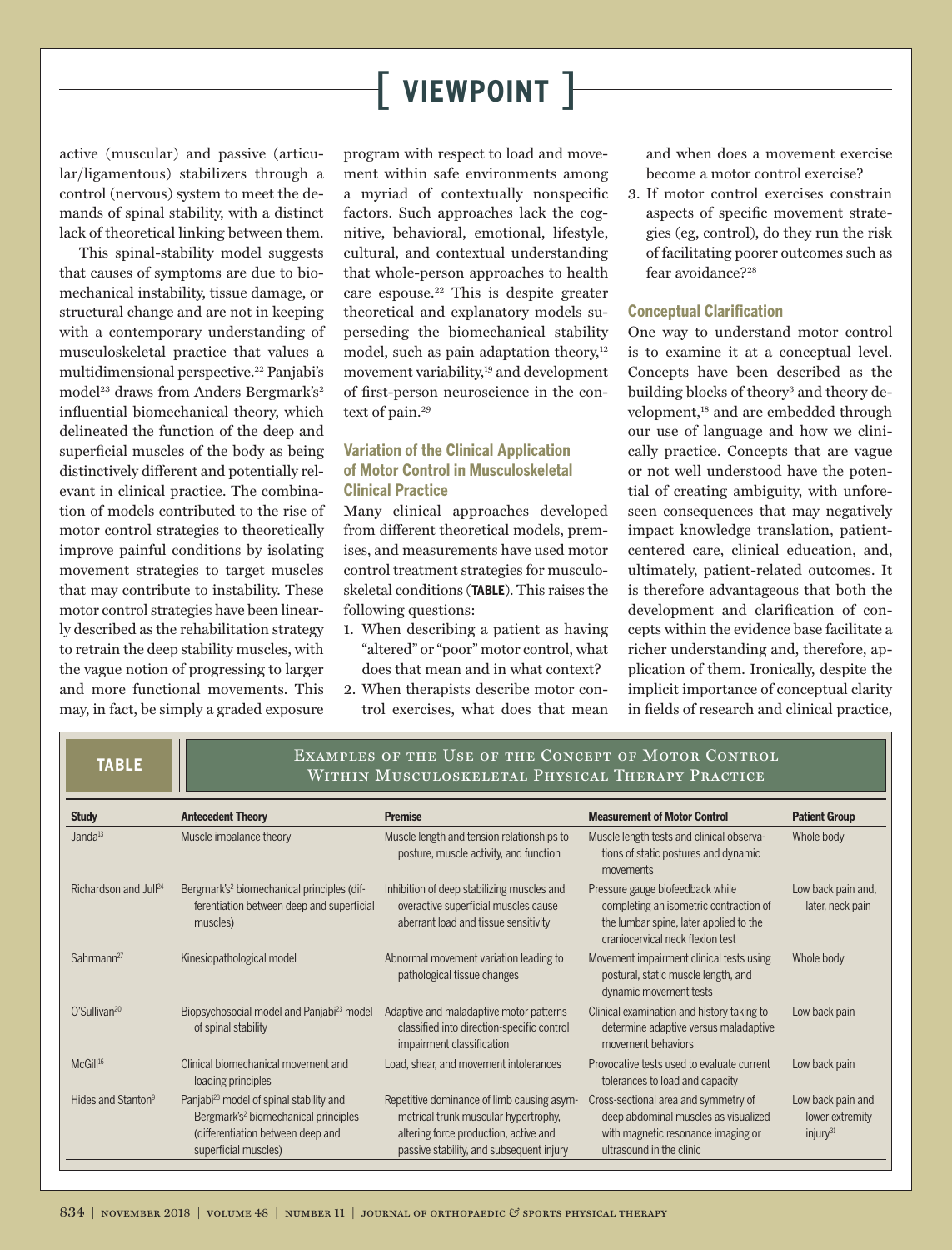there is still debate among philosophers and researchers regarding the definition and function that underpin the concepts themselves.25

Future work with regard to conceptual analysis and Delphi studies on the concept of motor control as used in musculoskeletal practice may provide further insight to address these concerns.

#### **The Language of Motor Control: Core Stability—a Source of Confusion and Potential Deleterious Outcome**

The surrogate terms of a concept can cause a lack of clarity and confusion if they depart significantly from the concept's linguistic use and meaning.5 *Neuromuscular control* and *neuromotor control* contain similar linguistic characteristics in that they refer to the nervous and muscular systems alongside the control of movement. However, the term *core stability* lacks a clear linguistic relationship with movement. The term *core stability* emerged through the use of stabilization exercises of the trunk. The use of stabilization exercises in this context has exclusively been identified from within the musculoskeletal literature in the management of low back pain.<sup>10,11</sup>

McNeill<sup>17</sup> cautioned against using the term *core stability*, as it was "imprecise and open to interpretation," and went on to describe core stability as a subset of motor control, suggesting that it required further clarity and perhaps should be abandoned.  $O'Sullivan<sup>21</sup>$  is critical of both the terms *stabilization* and *core stability* with respect to the management of chronic nonspecific low back pain, stating that the biomedical explanation of lack of stability of the spine may cause "fear, abnormal body focus and reinforces pain-related movement and avoidance behaviours, hypervigilance, catastrophising, pain and disability fuelling the vicious cycle of pain." If this were the case with spine-related pain, then it would be reasonable to suggest the same in peripheral joint regions, as discussed eloquently by Jull.14 Additionally, the relationship between the use of language, a person's

understanding, and subsequent meaning in the literature appears to be very clear. Language can indeed have a harmful effect, as studies have identified deleterious consequences in patients experiencing musculoskeletal pain.1,4,6,7

#### **Interpretation From Research Into the Clinic: Lessons Learned?**

The research literature has a tendency to measure aspects of the concept of motor control and then to conclude that, if any effect is found, then it is due to the concept itself rather than a change in the attribute. Numerous examples identify attributes of motor control, such as muscle force production, muscle timing, and joint position sense, then identify an outcome after an intervention. The observed outcome is then ambiguously reported as being a change in motor control rather than simply a change in the attribute, such as valgus during a single-leg squat motion or reduced movement variability. An example is the seminal paper by Hodges and Richardson,<sup>11</sup> which reported that relative delays in the measurements of transversus abdominis muscle contraction occurred in individuals with low back pain when lifting an arm repeatedly. The conclusion of the paper was that this indicated a "deficit of motor control" and that it was "hypothesised to result in inefficient stabilisation of the spine." The unforeseen consequences are that such descriptions are then observed in clinical practice, both conceptually and literally. Looking back, efforts in clinical practice became more about attempting to feel and retrain the contraction of the deep abdominal muscles, which took precedence over other areas of clinical practice when treating these groups of patients.

The use of the term *motor control* within practice is often used in a specific way (eg, knee valgus or hip internal rotation during a step-down task), but is described broadly as a poor motor control strategy; describing the movement strategy rather than the vague term *motor control* could simply ameliorate this.

Perhaps it is of more value to describe the changes in the attribute, or set of attributes, of movement than to suggest that motor control itself changes. This practical approach may improve knowledge translation and resolve ambiguity.

#### **Developing New Theoretical Constructs**

With developments in cognitive and pain neuroscience and a greater understanding of the complexities involved between pain and rehabilitation, the physical therapy profession may benefit from its continued vigilance against biomedical oversimplifications. The future applications of motor control require a broad and integrated representation of theoretical constructs that outline multiple mechanisms, consequences, and alterations in movement function in relation to the context of pain and suffering, with a fusion of biological, biographical, psychological, social, and cultural paradigms.

Promising theories from cognitive neuroscience may solve some of the challenges of motor control by stepping away from traditional concepts of input, output, feed forward, optimum, and comparator modeling and toward predictive coding8 under a unifying theory of biological function.

#### **Key Points**

- Motor control has enormous potential for developing our understanding of the assessment, treatment, and management of the patients in our care. However, a significant amount of work is required to develop our understanding at the conceptual level to inform further research and implementation in clinical practice.
- Concepts in musculoskeletal practice that are vague run the risk of unresolved ambiguity in language and our collective understanding. The concept of motor control suffers from ambiguity due to its size and scope, and may benefit from future analysis and completion of a Delphi study within the context of musculoskeletal physical therapy practice.